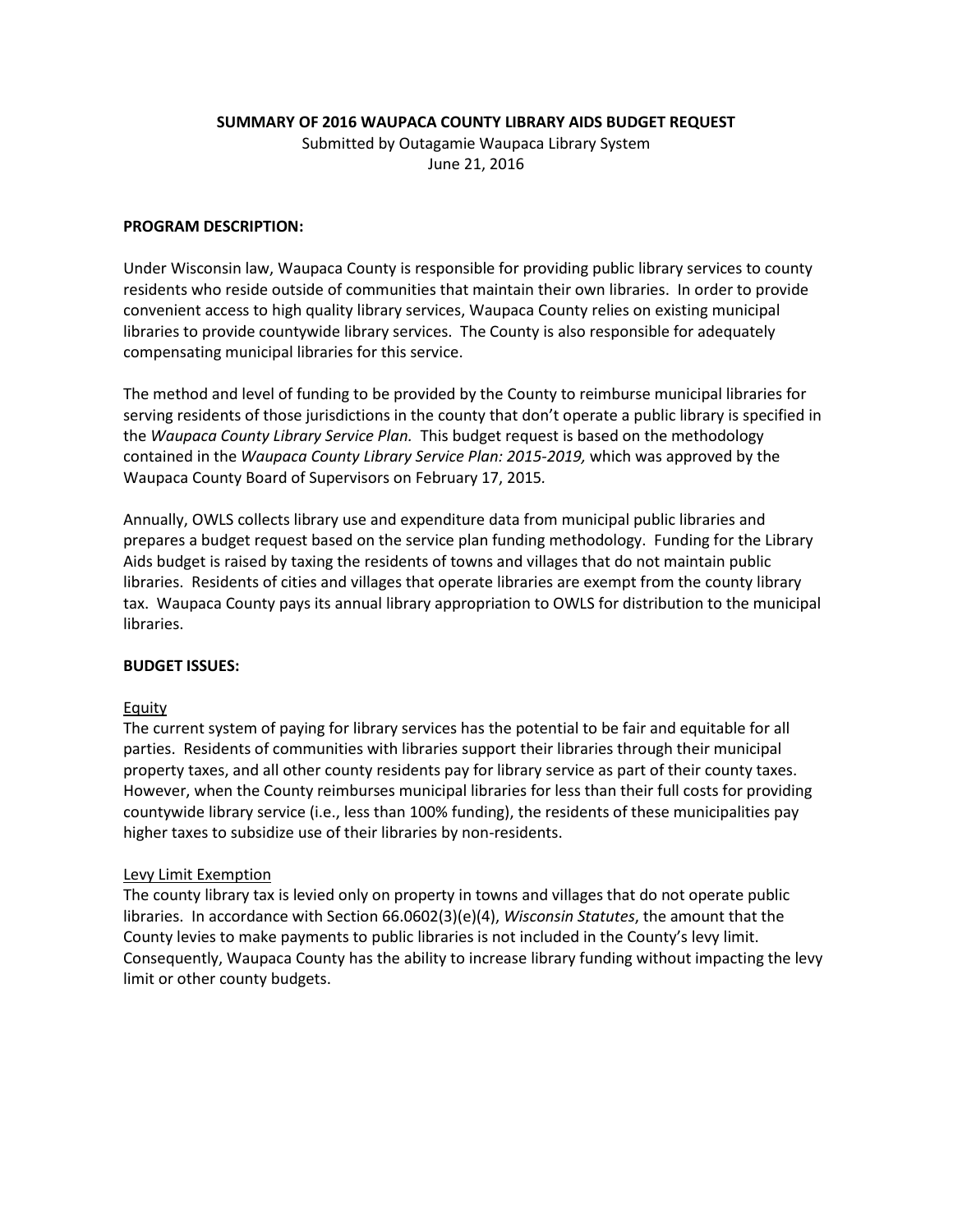## Library Use

Overall circulation by municipal libraries in Waupaca County was down in 2015 (5.6). However, during the same period the number of physical items borrowed by residents of towns and villages without libraries decreased by 7%.

## Unit Costs

In recent years, library operating costs have grown faster than circulation, increasing the average cost per circulation. A significant portion of this is due to the increasing use of downloadable and streaming materials, which are not included in the circulation totals. In 2015 the combination of a small increase in expenditures (3%) and a decrease in circulation resulted in an increase in the cost per circulation (9%).

## County Share of Library Service Costs

The county achieved the goal of compensating municipal public libraries at 100% of their costs for providing countywide library service first in 2014, and continued in 2015 and 2016, as the funding level increased from 82% in 2008 to 100% in 2014.

| Year:                 | 2008  | 2009  | 2010  | 2011  | 2012  | 2013         | 2014 | 2015 | 2016 |
|-----------------------|-------|-------|-------|-------|-------|--------------|------|------|------|
| <b>Funding Level:</b> | 82.0% | 85.2% | 88.1% | 91.0% | 94.0% | 97<br>$.0\%$ | 100% | 100% | 100% |

A goal of the *County Library Service Plan: 2015-2019* is to continue to compensate municipal public libraries at 100% of their costs for providing service to county residents residing in jurisdictions without local libraries.

Although the cost per circulation increased in 2015, the county circulation decrease offset much of this, causing Waupaca County's full share of library service costs to increase only slightly. 100% of the county formula will result in a budget decrease of 1.59% or \$15,364.

## Library Service is a Bargain for the County

Contracting with municipalities for library service continues to be a bargain for Waupaca County. It is estimated that the owner of a \$100,000 home paying for library service through county taxes would continue to pay about \$37 in 2016, i.e. less than the cost of two new hardcover books. Even at the 100% funding level, residents living outside of communities with libraries will continue to pay significantly less for the same service than those living in communities with libraries.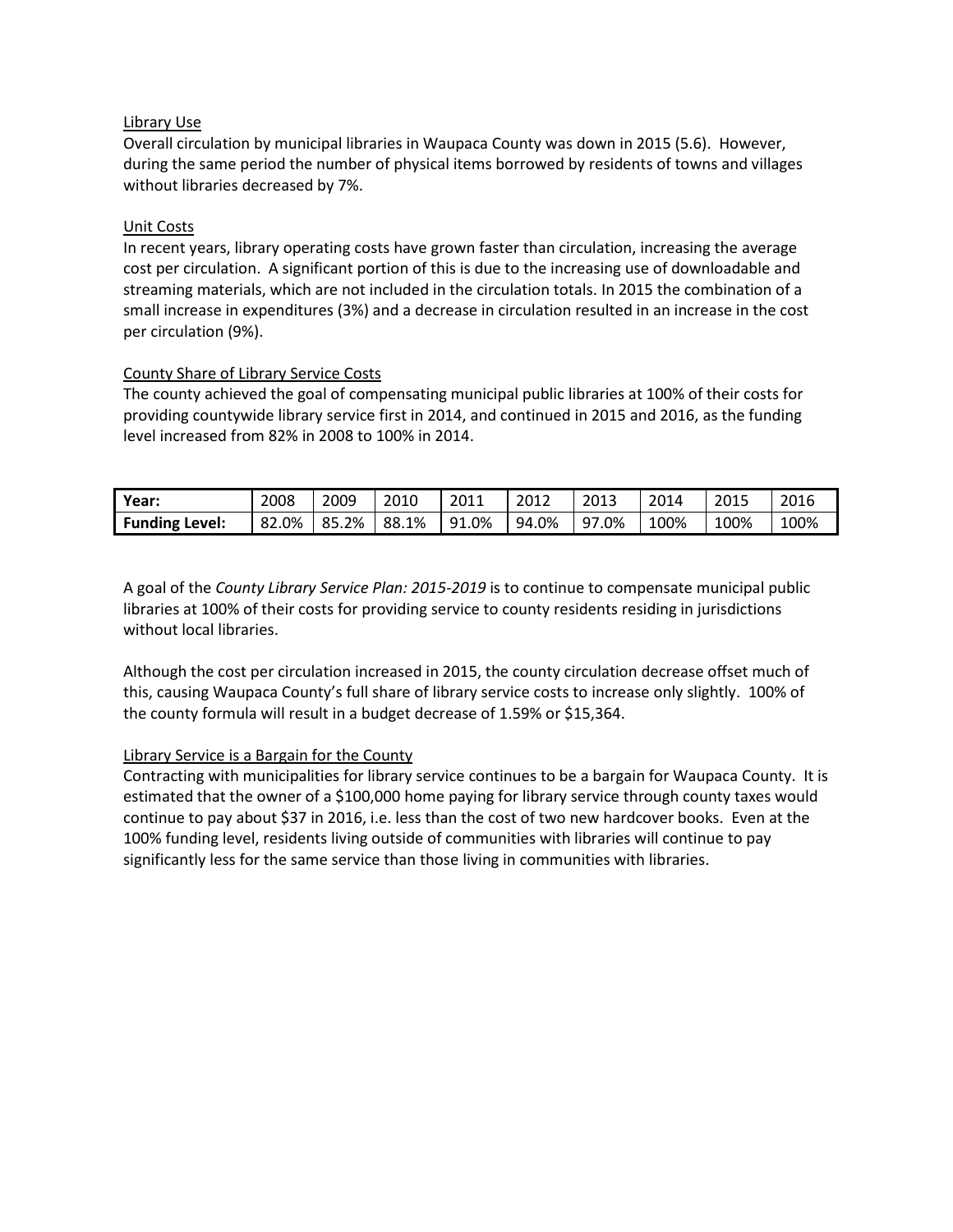# Requested 2017 Library Payments

The following table shows the payments made from the 2016 library aids budget and the proposed 2017 payments:

|                       |                     | <b>REQUESTED</b> |  |  |
|-----------------------|---------------------|------------------|--|--|
| <b>LIBRARY</b>        | <b>2015 PAYMENT</b> | 2016 PAYMENT     |  |  |
| Clintonville          | \$134,040           | \$143,370        |  |  |
| Fremont               | \$33,257            | \$36,998         |  |  |
| Iola                  | \$89,848            | \$102,335        |  |  |
| Manawa                | \$105,374           | \$95,742         |  |  |
| Marion                | \$34,460            | \$34,890         |  |  |
| New London            | \$131,622           | \$137,202        |  |  |
| Scandinavia           | \$15,903            | \$18,259         |  |  |
| Waupaca               | \$368,485           | \$353,434        |  |  |
| Weyauwega             | \$56,264            | \$62,387         |  |  |
| <b>Total</b>          | \$969,253           | \$984,617        |  |  |
| Average Funding Level | 100.0%              | 100.0%           |  |  |

## Budget Details

The spreadsheet on the following page contains details of the 2017 library aids budget request.